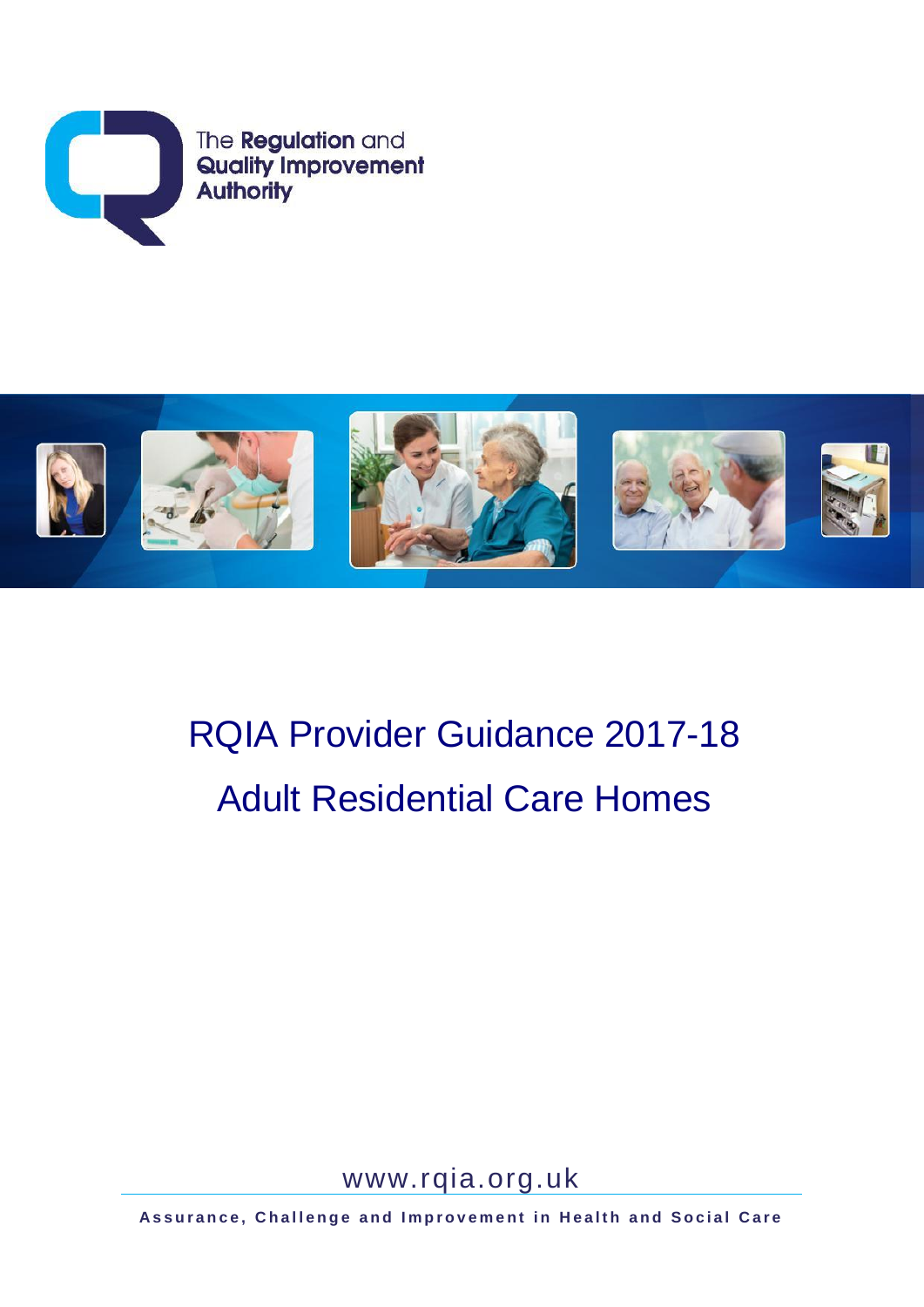## **What We Do**

The Regulation and Quality Improvement Authority (RQIA) is the independent body that regulates and inspects the quality and availability of Northern Ireland's health and social care (HSC) services. We were established in 2005 under The Health and Personal Social Services (Quality, Improvement and Regulation) (Northern Ireland) Order 2003 to drive improvements for everyone using health and social care services.

Through our programme of work we provide assurance about the quality of care; challenge poor practice; promote improvement; safeguard the rights of service users; and inform the public through the publication of our reports. RQIA has three main areas of work:

- We register and inspect a wide range of independent and statutory health and social care services.
- We work to assure the quality of services provided by the HSC Board, HSC trusts and agencies through our programme of reviews.
- We undertake a range of responsibilities for people with mental ill health and those with a learning disability.

We inspect and report on the following four domains:

- Is care safe?
- Is care effective?
- Is care compassionate?
- Is the service well led?

RQIA registers and inspects a wide range of health and social care services. These include: nursing, residential care, and children's homes; domiciliary care agencies; day care settings/centres; independent health care; nursing agencies; independent medical agencies; residential family centres; adult placement agencies; voluntary adoption agencies, school boarding departments and young adult supported accommodation (inspected only).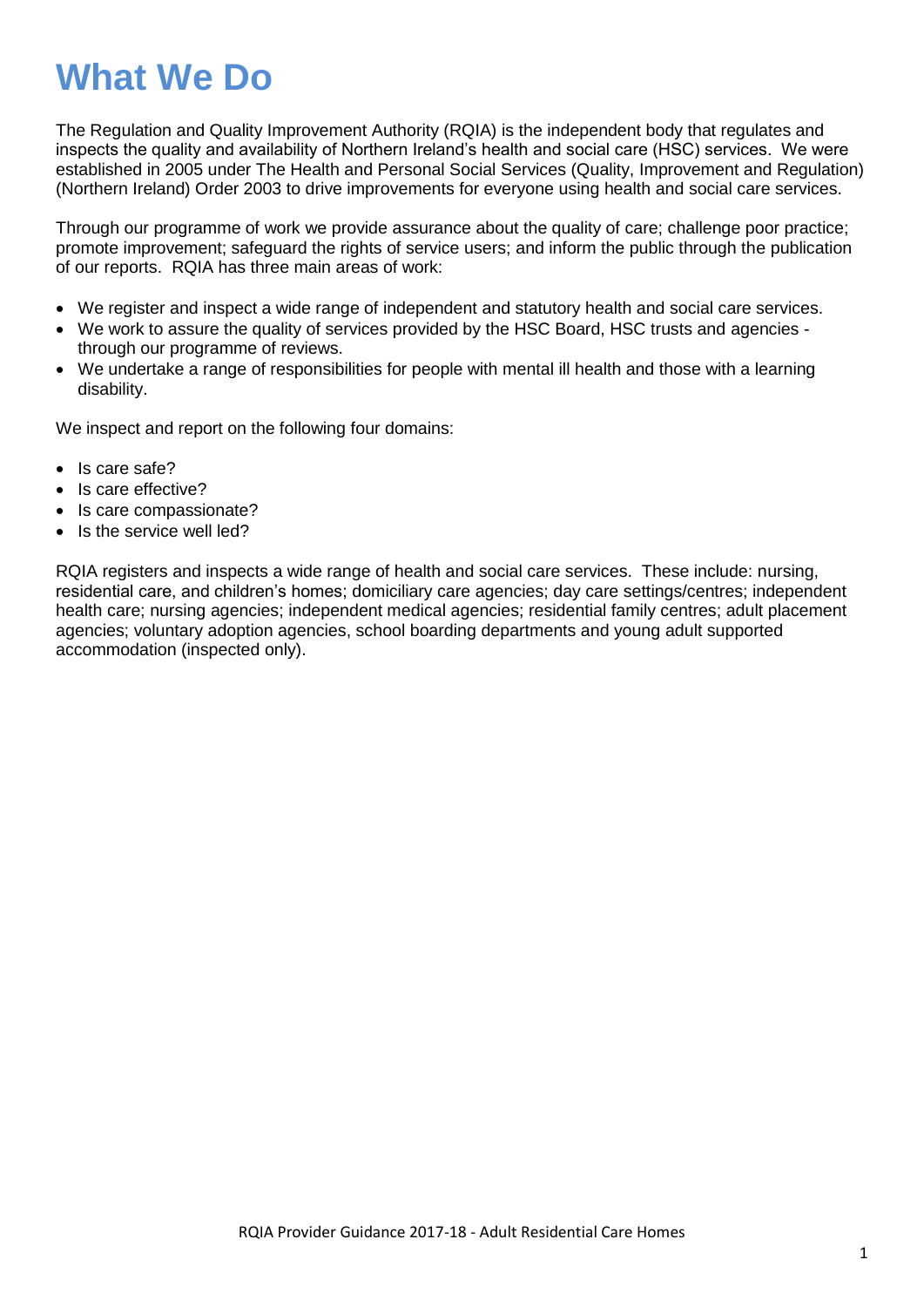## **The Four Domains**

### Is care safe?

Avoiding and preventing harm to service users from the care. treatment and support that is intended to help them.

### Is the service well led?

Effective leadership, management and governance which creates a culture focused on the needs and the experiences of service users in order to deliver safe. effective and compassionate care

The right care. at the right time in the right place with the best outcome.

Is care effective?

### **Is Care Compassionate?**

Service users are treated with dignity and respect and should be fully involved in decisions affecting their treatment, care and support.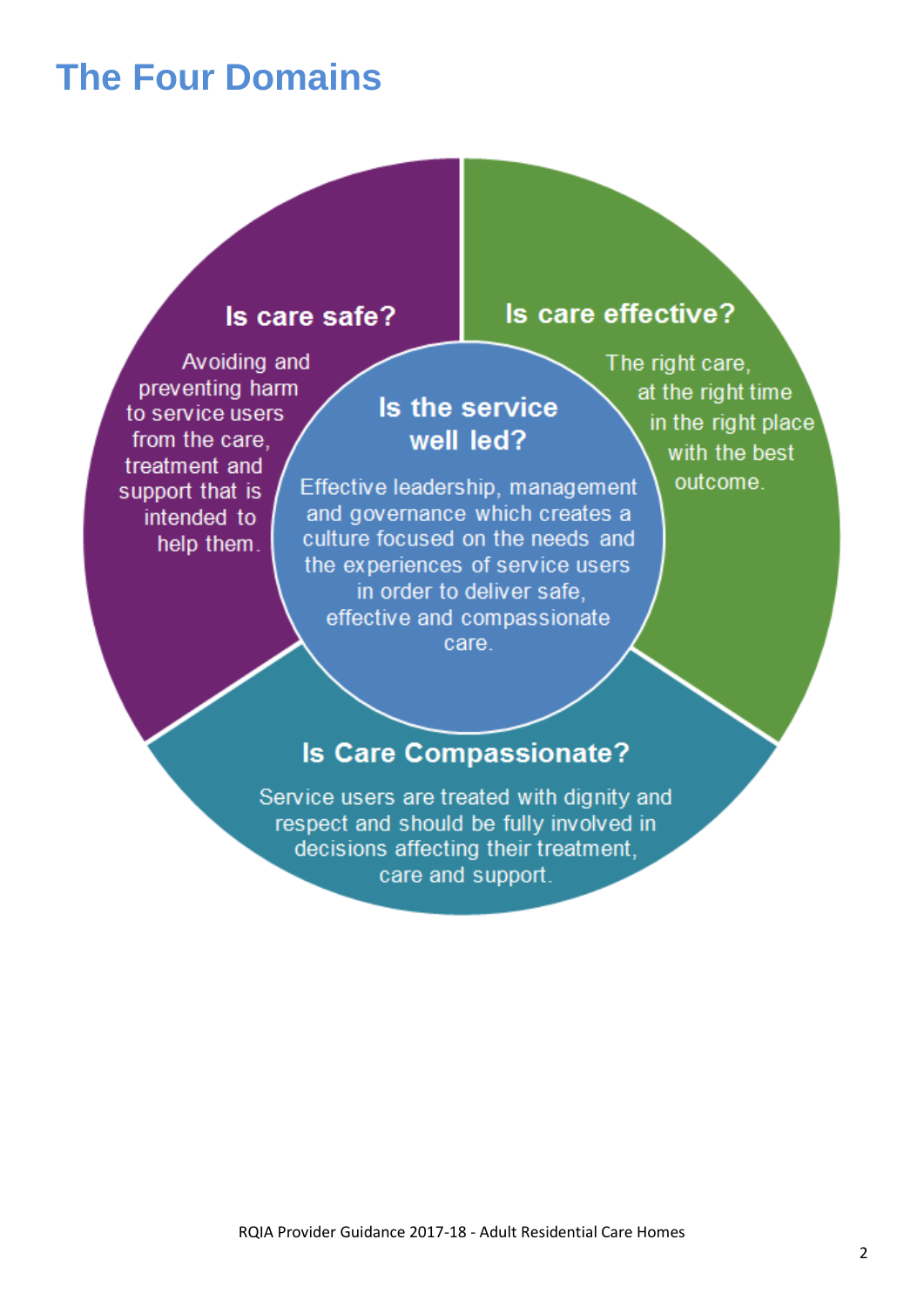## **How We Will Inspect**

We will inspect every adult residential care home at least twice every year. Our inspectors are most likely to carry out unannounced inspections, however from time to time we need to give some notice of our inspections.

During our inspections we will inspect and report on the following four domains:

- Is care safe?
- Is care effective?
- Is care compassionate?
- Is the service well led?

When we inspect an adult residential care home, we aim to:

- seek the views of the people who use the service, and/or their representatives
- talk to the managerial and other staff on the day of the inspection
- examine a range of records including policies, care records, incidents and complaints
- provide feedback on the day of the inspection to the manager on the outcome of the inspection; and
- provide a report of our inspection findings and outline any areas for quality improvement where failings in compliance with regulations and/or standards are identified.

Our inspections are underpinned by:

- The Health and Personal Social Services (Quality, Improvement and Regulation) (Northern Ireland) Order 2003
- The Residential Care Homes Regulations (Northern Ireland) 2005
- DHSSPS Residential Care Homes Minimum Standards, August 2011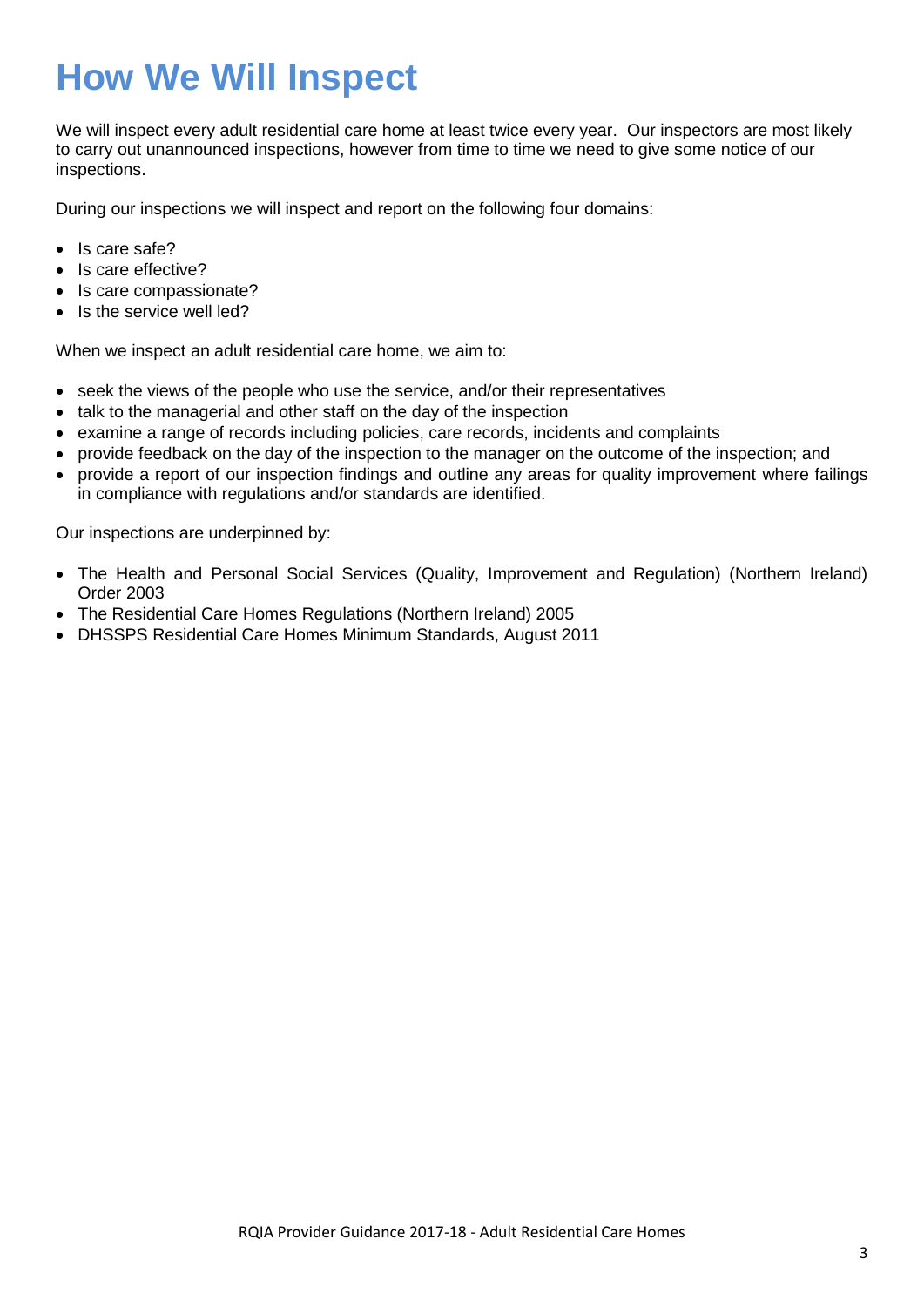## **What We Look For When We Inspect**

To help us to report on whether the care is safe, effective and compassionate and whether the service is well led, we will look for evidence against the following indicators. The evidence listed for each indicator provides examples of what may be reviewed and should not be considered exhaustive.

### **Is Care Safe?**

### **Avoiding and preventing harm to service users from the care, treatment and support that is intended to help them.**

### **Indicator S1**

There are, at all times, suitably qualified, competent and experienced persons working in the service in such numbers as are appropriate for the health and welfare of service users.

### **Examples of Evidence**

### **Staffing**

- At all times, sufficiently qualified, competent and experienced persons are working in the home to meet the assessed needs of the service users, taking into account the size and layout of the premises, the number of service users accommodated, fire safety requirements and the statement of purpose
- Duty rotas accurately reflect the staff on duty, including their names and grades and who is in charge of the home
- An induction programme is in place for all grades of staff within the home appropriate to specific job roles
- Staff receive supervision and annual appraisal; with records retained
- Staff receive mandatory training and other appropriate training relevant to their roles and responsibilities
- Competency and capability assessments are undertaken for any person who is given the responsibility of being in charge of the home for any period in the absence of the manager and records retained
- Arrangements are place to monitor the registration status of staff with their professional body (where applicable)
- Discussion with service users and/or their representatives and staff regarding staffing levels

### **Recruitment and Selection**

- Staff are recruited in line with Regulation 21 (1) (b), Schedule 2 of The Residential Care Homes Regulations (Northern Ireland) 2005 and records are retained and available for inspection within the staff personnel files
- Enhanced AccessNI disclosures are viewed for all staff prior to commencing employment
- Enhanced AccessNI information is managed in line with best practice guidance
- The recruitment and selection policy and procedure complies with current legislation and best practice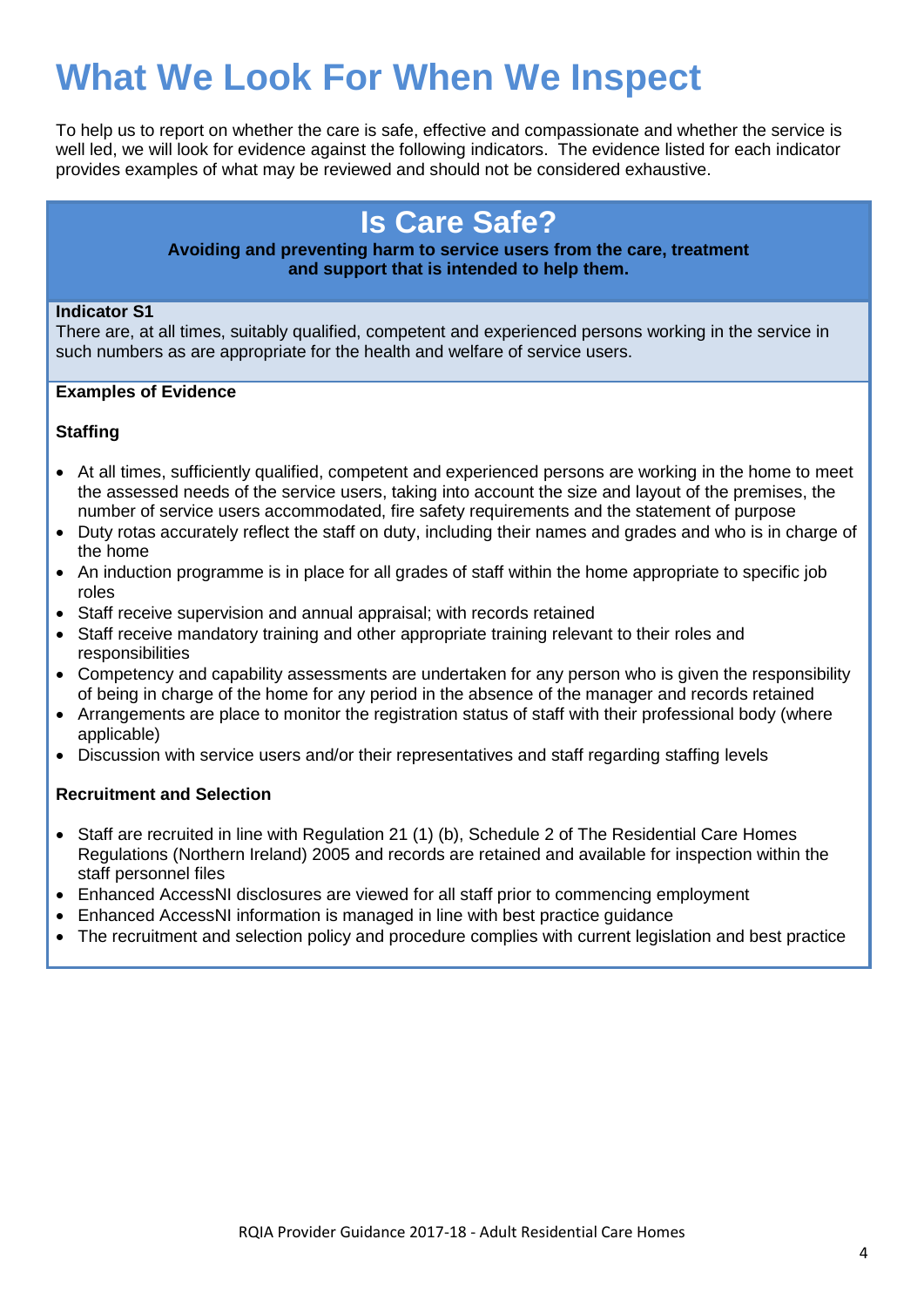### **Indicator S2**

The service promotes and makes proper provision for the welfare, care and protection of service users.

### **Examples of Evidence**

### **Safeguarding**

- Policies and procedures are in line with the regional 'Adult Safeguarding Prevention and Protection in Partnership' policy (July 2015) and Adult Safeguarding Operational Procedures (2016), Co-operating to Safeguard Children and Young People in Northern Ireland, 2016 and Area Child Protection Committees' Regional Policy and Procedures, 2005
- There are arrangements in place to identify the Adult Safeguarding Champion
- There are arrangements in place to embed the new regional operational safeguarding procedures
- Staff are knowledgeable about safeguarding and are aware of their obligations in relation to raising concerns about poor practice
- Safeguarding training is provided during induction and updated as necessary
- All suspected, alleged or actual incidents of abuse are fully and promptly referred to the relevant persons and agencies for investigation in accordance with procedures and legislation; written records must be retained
- Where shortcomings are highlighted as a result of an investigation, additional identified safeguards are put in place

### **Indicator S3**

There are systems in place to ensure that unnecessary risks to the health, welfare or safety of service users are identified, managed and where possible eliminated.

### **Examples of Evidence**

### **Infection Prevention and Control (IPC)**

- The home is clean and tidy
- Policies and procedures are in line with regional IPC guidelines
- All staff have received training in IPC in line with their roles and responsibilities
- Staff are knowledgeable and have understanding of IPC policies and procedures
- Hand hygiene is a priority for the home and every effort applied to promoting high standards of hand hygiene among service users, staff and visitors
- There are wash hand basins, supplies of liquid soap, alcohol hand gels and disposable towels wherever care is delivered
- Arrangements are in place to decontaminate equipment and medical devices between use
- Outbreaks of infection are managed in accordance with the home's procedures, reported to the local Consultant in Communicable Disease Control and to RQIA and records kept
- There is information available on IPC for service users, their representatives and staff

### **Risk**

- The home is able to meet the assessed needs of the service user
- Risk management procedures are in place
- Service user risk assessments, based on assessed needs, are undertaken, reviewed and updated on a regular basis or as changes occur
- Equipment and medical devices are available well maintained and regularly serviced
- Restrictive practice is appropriately minimised, assessed, documented and reviewed with the involvement of the multi-professional team, as required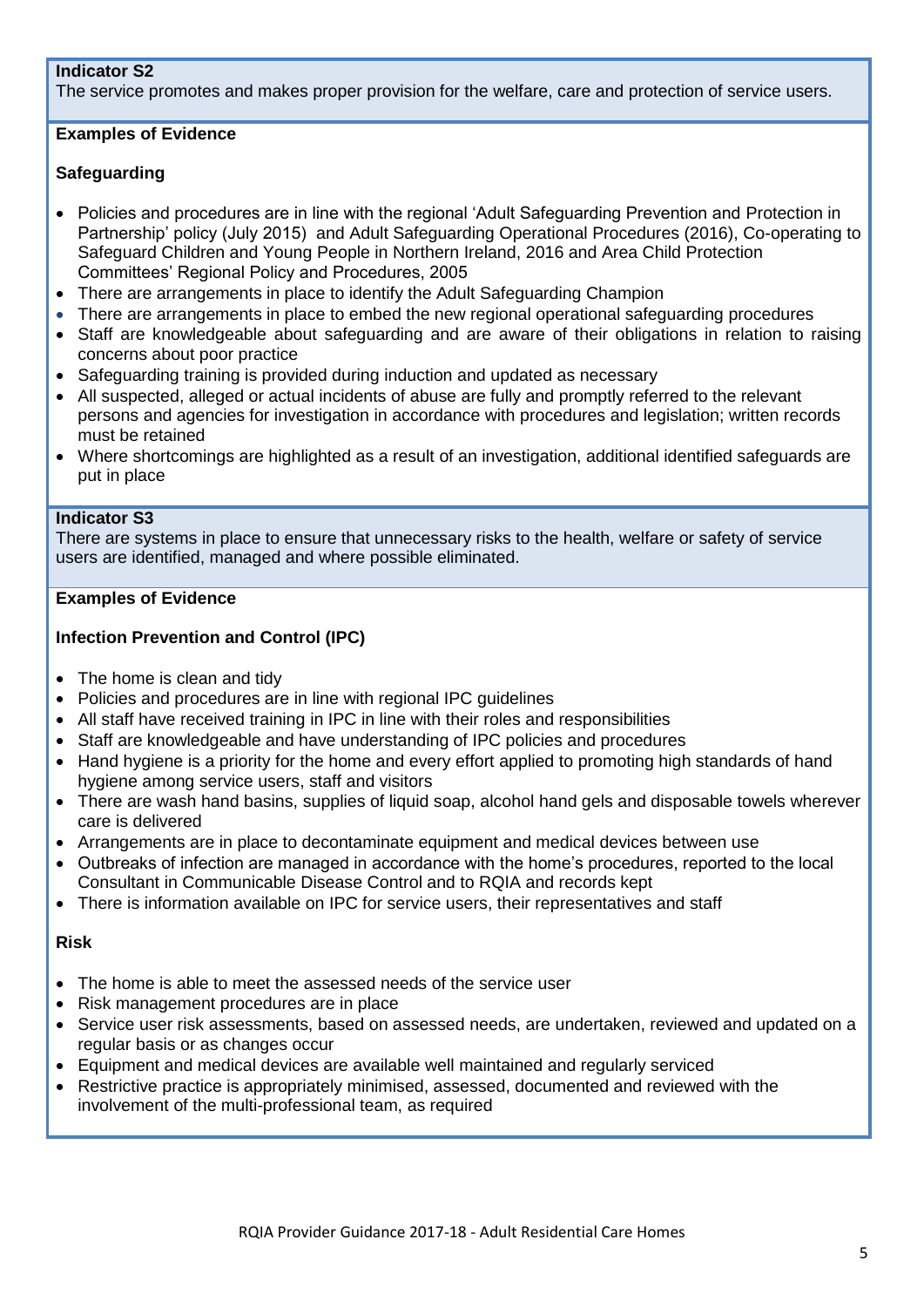### **Indicator S4**

The premises and grounds are safe, well maintained and suitable for their stated purpose.

### **Examples of Evidence**

### **Environment**

- The home is fit for purpose and well maintained internally and externally
- The grounds are kept tidy, safe, suitable for and accessible to all service users
- There are no obvious hazards to the health and safety of service users, visitors or staff, including those with sensory impairments. Action plans are in place to reduce the risk where possible
- The home has an up to date fire risk assessment in place
- Adequate precautions are in place against the risk of fire, including the provision of suitable fire-fighting equipment, fire alarm systems, means of escape, staff training and fire drills
- Arrangements are in place to maintain the environment, e.g. servicing of lifts, boilers, electrical equipment, legionella risk assessment
- There are no malodours noted within the home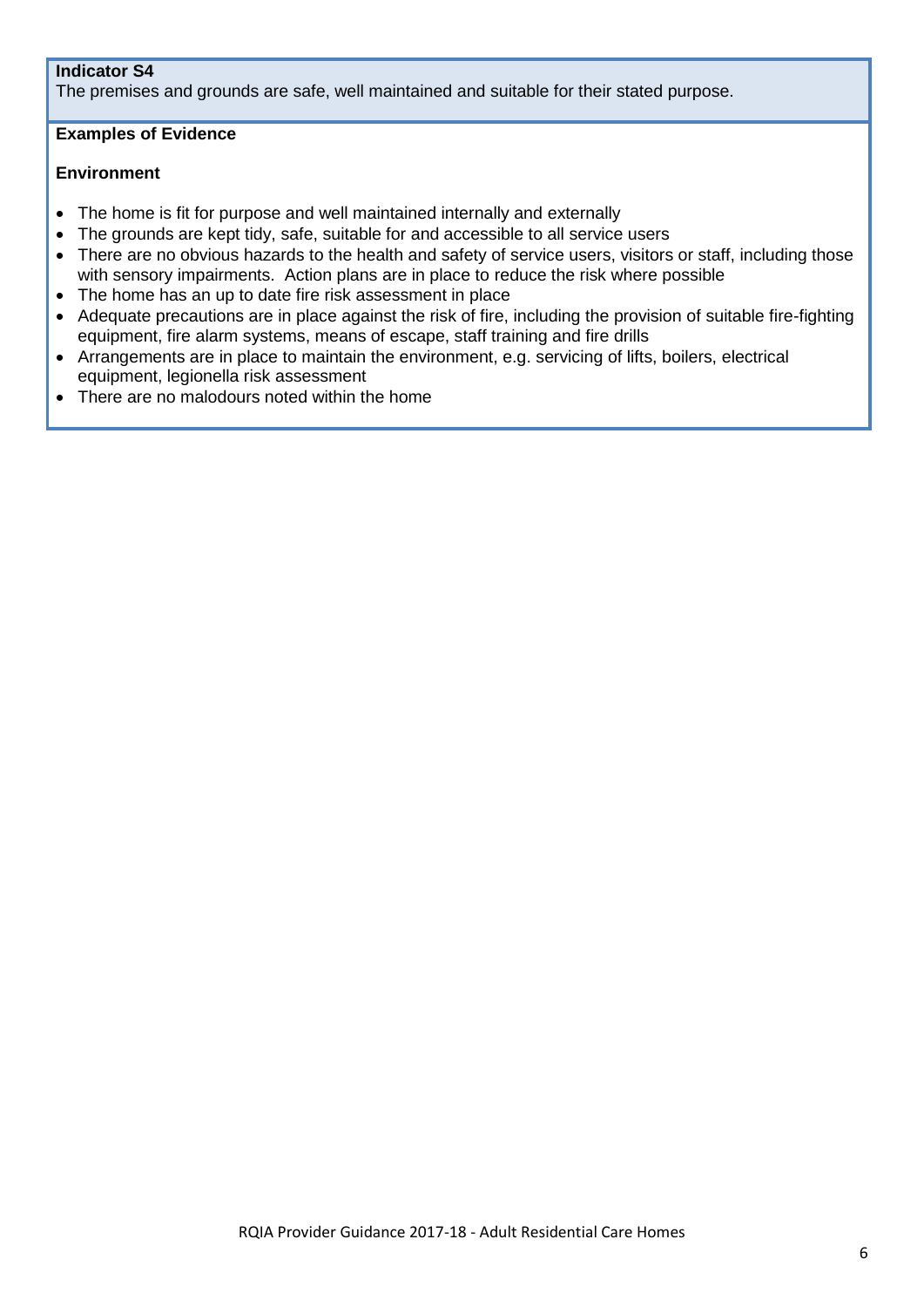### **Is Care Effective?**

### **The right care, at the right time in the right place with the best outcome.**

### **Indicator E1**

The service responds appropriately to and meets the assessed needs of the people who use the service.

#### **Examples of Evidence**

### **Care Records**

- Care records are maintained in line with the legislation and best practice guidance. They include up to date assessment of needs, life history, risk assessments, care plans and daily statement of health and well-being of the service users
- Individual assessments and care plans are in place for each service user that reflect their physical, social, emotional, psychological and spiritual needs
- Care records are updated regularly or as changes occur to reflect the changing needs of the service user
- Service users and/or their representatives are encouraged and enabled to be involved in the assessment and care planning process
- Service users are supported to have their assessed needs, preferences and choice met by staff with the necessary skill and knowledge; person centred care is promoted
- Records are stored safely and securely in line with data protection
- A records management policy is in place which includes the arrangements for the creation, storage, maintenance and disposal of records in line with the legislation and best practice
- There is multi-professional input into the service users' health and social care needs
- Each service user or their representative is provided with an individual written agreement that sets out their terms of residency

### **Indicator E2**

There are arrangements in place to monitor, audit and review the effectiveness and quality of care delivered to service users at appropriate intervals.

#### **Examples of Evidence**

### **Audits and Review**

- Care records are reviewed and updated on a regular basis or as changes occur
- There are arrangements in place to facilitate ongoing and meaningful audit programmes
- A range of audits is undertaken and actions identified for improvement are implemented into practice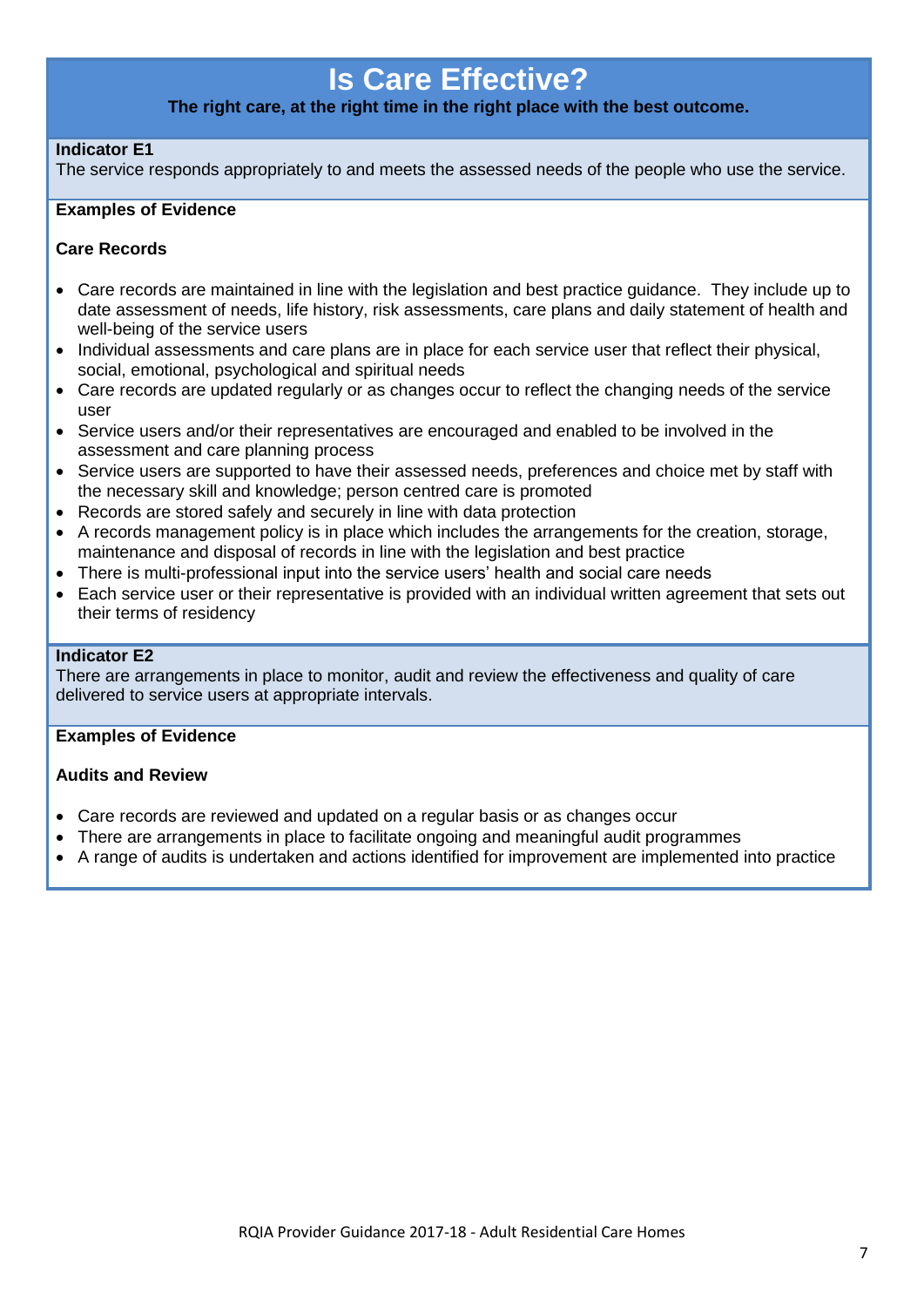### **Indicator E3**

There are robust systems in place to promote effective communication between service users, staff and other key stakeholders.

### **Examples of Evidence**

### **Communication**

- Systems are in place to review the service user's placement within the home and ensure that it is appropriate to meet their health and social care needs
- There are arrangements in place to facilitate multi-professional team reviews
- Staff are able to communicate effectively with service users and other key stakeholders commensurate with their roles and responsibilities
- Referrals to other healthcare professionals is timely and responsive to the needs of the service user
- Shift handovers are attended by all care staff
- Staff meetings are undertaken at least quarterly with minutes and attendance recorded
- Service user and/or their representative meetings are undertaken with minutes and attendance recorded
- There is an open and transparent culture within the home
- Consent is sought in relation to care and treatment
- Arrangements are in place, in line with the legislation to support and advocate for service users who have issues with mental capacity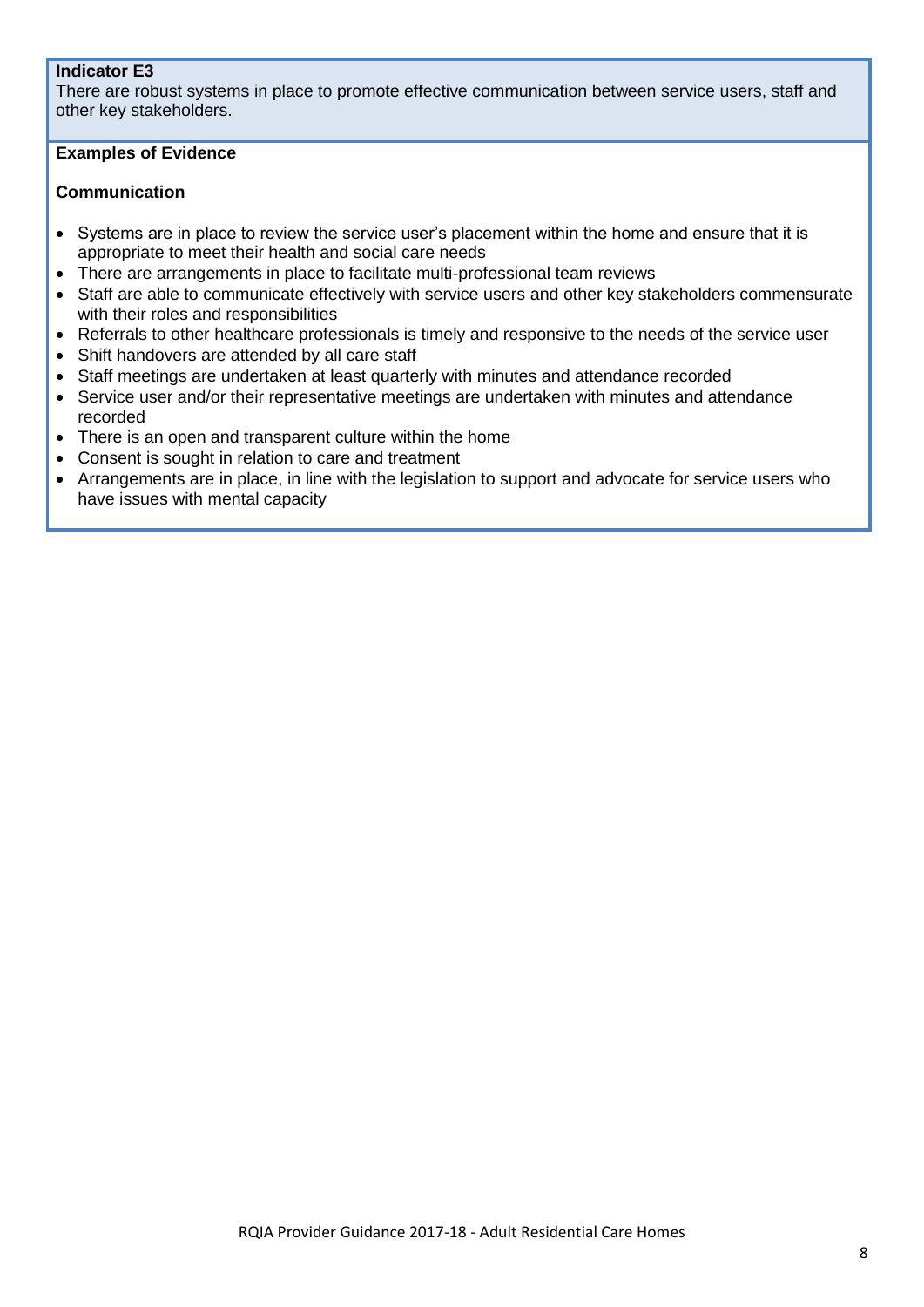### **Is Care Compassionate?**

### **Service users are treated with dignity and respect and should be fully involved in decisions affecting their treatment, care and support.**

### **Indicator C1**

There is a culture/ethos that supports the values of dignity and respect, independence, rights, equality and diversity, choice and consent of service users.

### **Examples of Evidence**

### **Culture/Ethos**

- Staff can demonstrate how confidentiality is maintained
- Staff can demonstrate how consent is obtained
- Discussion with service users and/or their representatives, staff and observation of interactions demonstrates that service users are treated with dignity and respect while promoting and maintaining their independence
- The spiritual and cultural needs of service users are met
- There are policies and procedures within the home that promote the rights of service users and promote the values of dignity and respect, independence, rights, equality and diversity, choice and consent
- Service users are enabled and supported to engage and participate in meaningful activities, social events, work and education opportunities, hobbies and interests
- Service user wishes in relation to their end of life care are clearly recorded, communicated and kept under review

### **Indicator C2**

Service users are listened to, valued and communicated with, in an appropriate manner.

#### **Examples of Evidence**

### **Communication**

- Service user needs are recognised and responded to in a prompt and courteous manner by staff
- Service users and/or their representatives confirm that their views and opinions are taken into account in all matters affecting them
- Service users are provided with information, in a format that they can understand, which enables them to make informed decisions regarding their life, care and treatment
- Arrangements are in place for service users to maintain links with their friends, families and wider community
- Action is taken to manage pain and discomfort in a timely and appropriate manner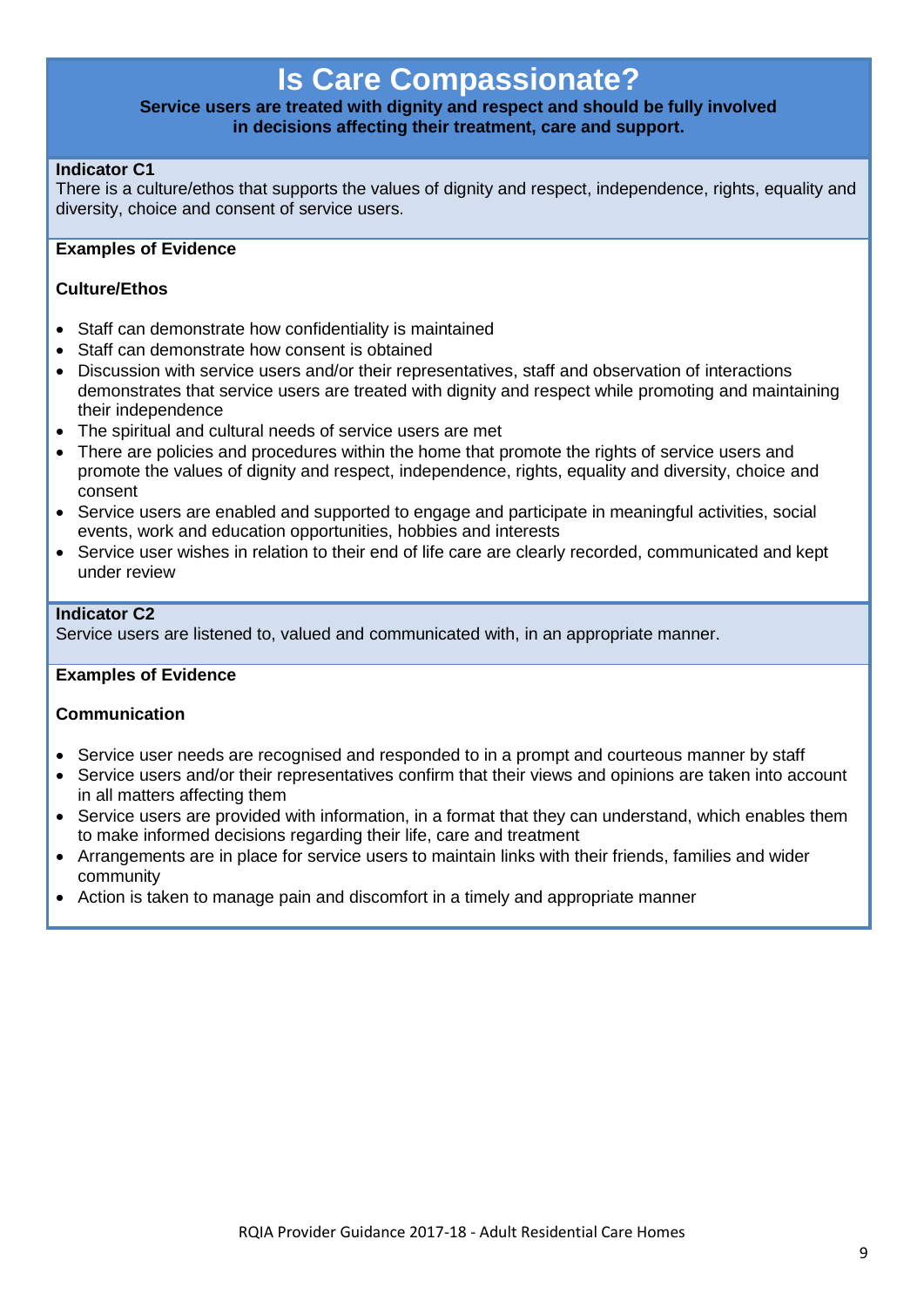### **Indicator C3**

There are systems in place to ensure that the views and opinions of service users, and or their representatives, are sought and taken into account in all matters affecting them.

### **Examples of Evidence**

### **Service User Views**

- Service user consultation about the standard and quality of the care and environment is carried out at least on an annual basis (annual quality review)
- The findings from the consultation are collated into a summary report
- The summary report is made available for service users and other interested parties to read
- An action plan is developed and implemented where improvements are required
- RQIA service user, service user's representatives', other professionals and staff questionnaire responses evidence compassionate care is delivered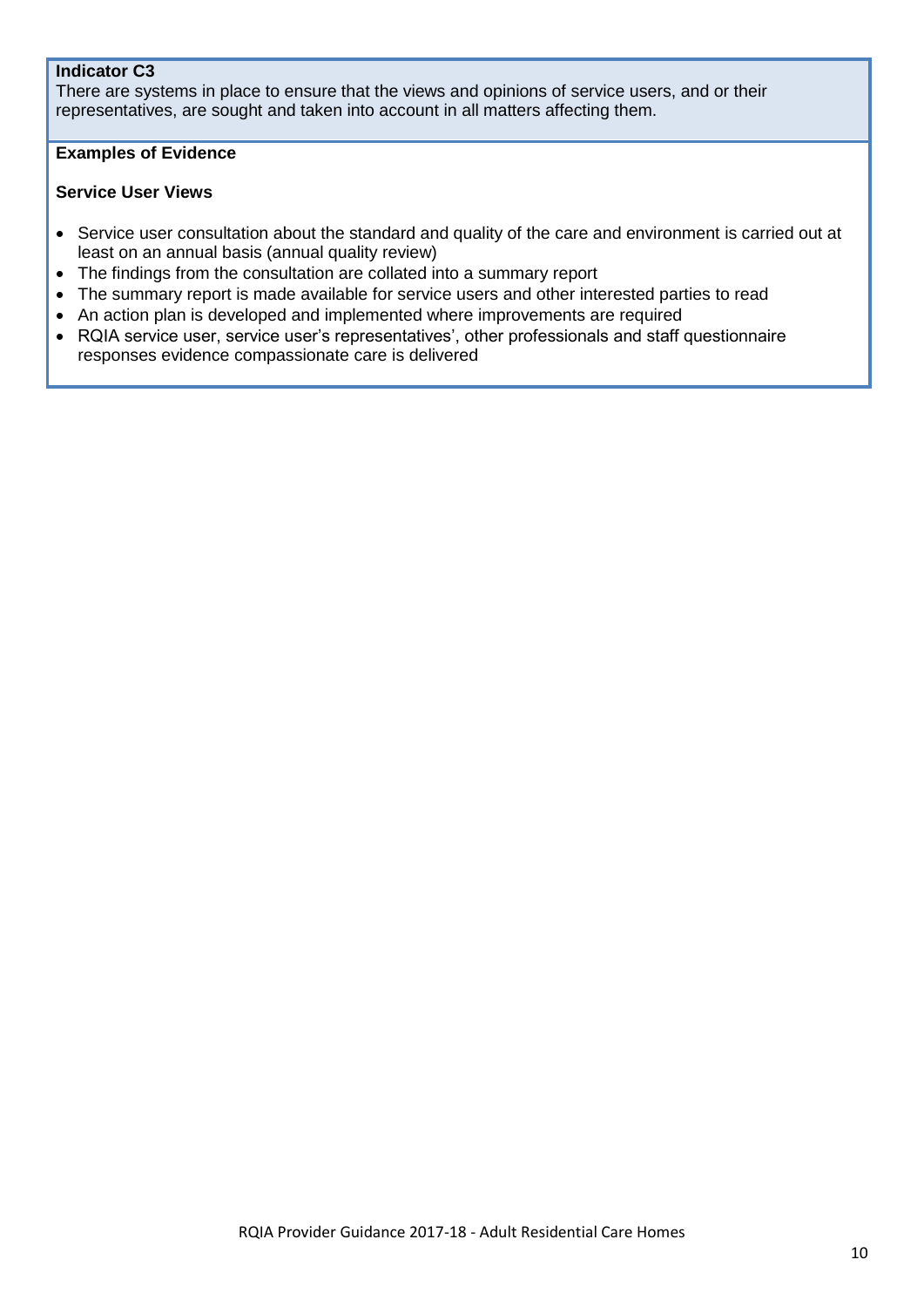### **Is the Service Well Led?**

**Effective leadership, management and governance which create a culture focused on the needs and the experiences of service users in order to deliver safe, effective and compassionate care.**

### **Indicator L1**

There are management and governance systems in place to meet the needs of service users.

### **Examples of Evidence**

### **Governance Arrangements**

- The registered person/s ensure that the health and social care needs of service users are met on a daily basis in accordance with the Statement of Purpose, legislation and best practice guidance.
- There is a range of policies and procedures in place to guide and inform staff
- Policies are centrally indexed and retained in a manner which is easily accessible by staff
- Policies and procedures are systematically reviewed every three years or more frequently if changes occur
- Arrangements are in place to review risk assessments
- The registered person/s respond to the changing needs of service users and adapt accordingly e.g. staffing levels and training needs

### **Complaints/Compliments**

- The home has a complaints policy and procedure in place in accordance with the relevant legislation and Department of Health guidance on complaints handling
- Service users or their representatives are signposted as to how to make a complaint
- There are clear arrangements for the management of complaints from service users and any other interested parties
- Records are kept of all complaints and these include details of the investigation undertaken, all communication with complainants, the result of any investigation, the outcome and the action taken to address the issues raised
- A record is retained if the complainant is satisfied or unsatisfied with the outcome of the complaints process
- The complaints procedure contains details of the onward referral route for stage two complaints if local resolution is not achieved
- Information from complaints and compliments is disseminated to staff and relevant others and used to drive forward a quality agenda.
- Staff know how to receive and deal with complaints
- Arrangements are in place to audit complaints to identify trends and enhance service provision
- The home retains compliments received e.g. thank you letters and cards

### **Incidents**

- The home has an accident/incident/notifiable events policy and procedure in place which includes reporting arrangements to RQIA
- Accidents/incidents/notifiable events are effectively documented and investigated in line with legislation and minimum standards
- All relevant incidents/notifiable events are reported to RQIA and other relevant organisations in accordance with the legislation and procedures
- Learning from incidents is disseminated to all relevant parties and action plans developed to promote an open and transparent culture and drive forward a quality agenda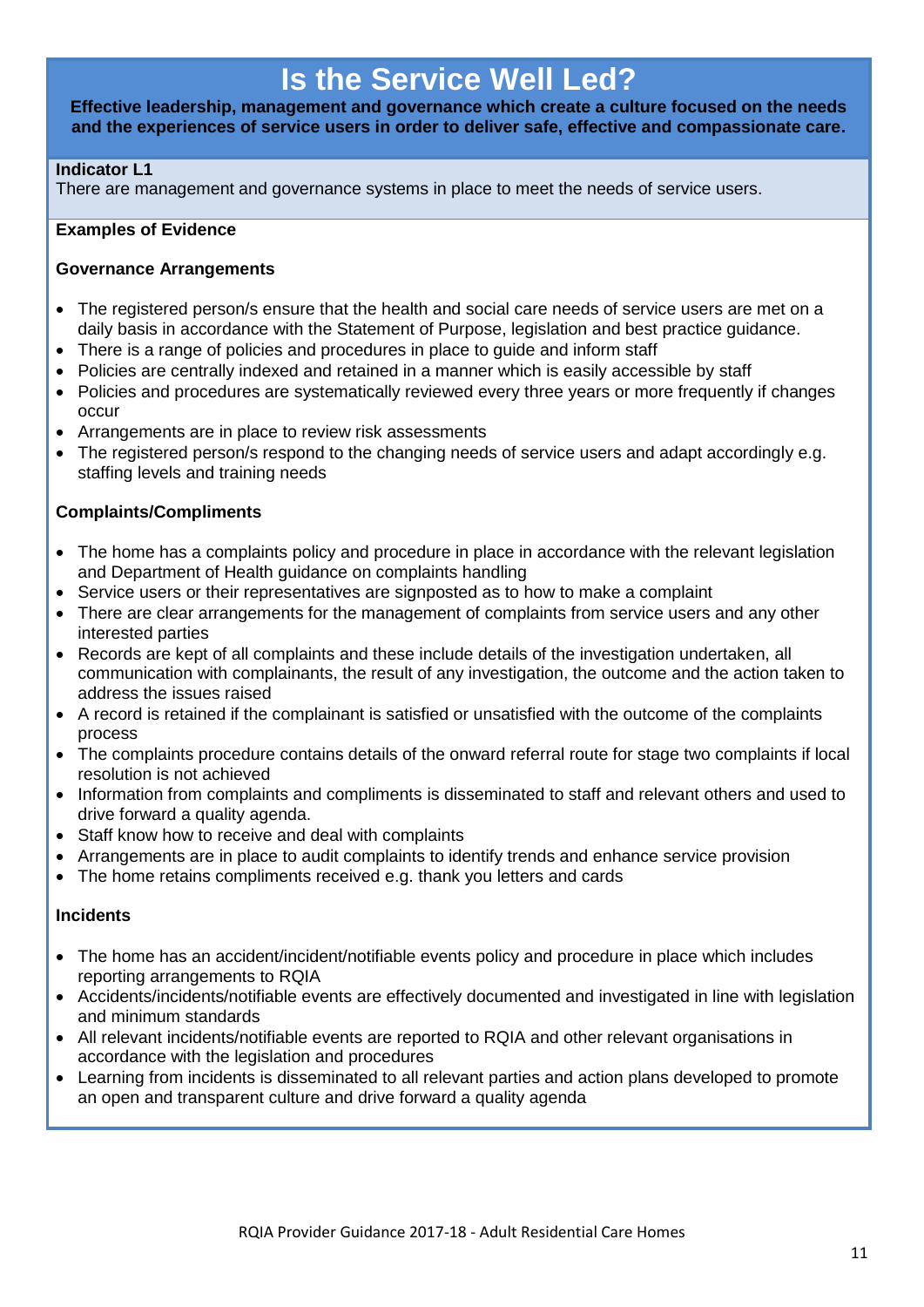### **Indicator L2**

There are management and governance systems in place that drive quality improvement.

### **Examples of Evidence**

### **Quality Improvement**

- There is evidence of a systematic approach to the review of available data and information, in order to make changes that improve quality, and add benefit to the organisation and patients
- Systems are in place to ensure medical device alerts, safety bulletins, serious adverse incident alerts and staffing alerts are appropriately reviewed and actioned as required
- A record is retained of any action taken in relation to the management of alerts
- Audits of accidents/incidents and notifiable events are undertaken to establish trends and identify learning outcomes which are disseminated throughout the organisation
- A monthly monitoring visit is undertaken as required under Regulation 29 of The Residential Care Homes Regulations (Northern Ireland) 2005; a report is produced and is made available for service users, their representatives, staff, trust representatives and RQIA

### **Indicator L3**

There is a clear organisational structure and all staff are aware of their roles, responsibility and accountability within the overall structure.

### **Examples of Evidence**

### **Organisational Structure**

- There is a defined organisational and management structure that identifies the lines of responsibility and accountability
- Staff are aware of their roles, responsibilities and actions to be taken should they have a concern
- The registered person/s have understanding of their roles and responsibilities under the legislation
- Service users are informed of the roles of staff within the home and who to speak with if they want advice or have any issues or concerns
- The registered provider is kept informed regarding the day to day running of the home

#### **Indicator L4**

The registered person/s operates the service in accordance with the regulatory framework.

### **Examples of Evidence**

#### **Regulatory Framework**

- The Statement of Purpose and Service User Guide are kept up to date and revised when necessary
- Appropriate insurance arrangements are in place and include public and employers liability (employers liability insurance certificate must be displayed)
- The registered person/s respond to regulatory matters (e.g. notifications, reports/QIPs, enforcement in a timely manner
- The home is registered with RQIA
- RQIA certificate of registration is displayed in a conspicuous place within the home and is reflective of service provision
- The registered person/s are knowledgeable of the registered categories of care of the home and ensure that they are operating within the regulatory framework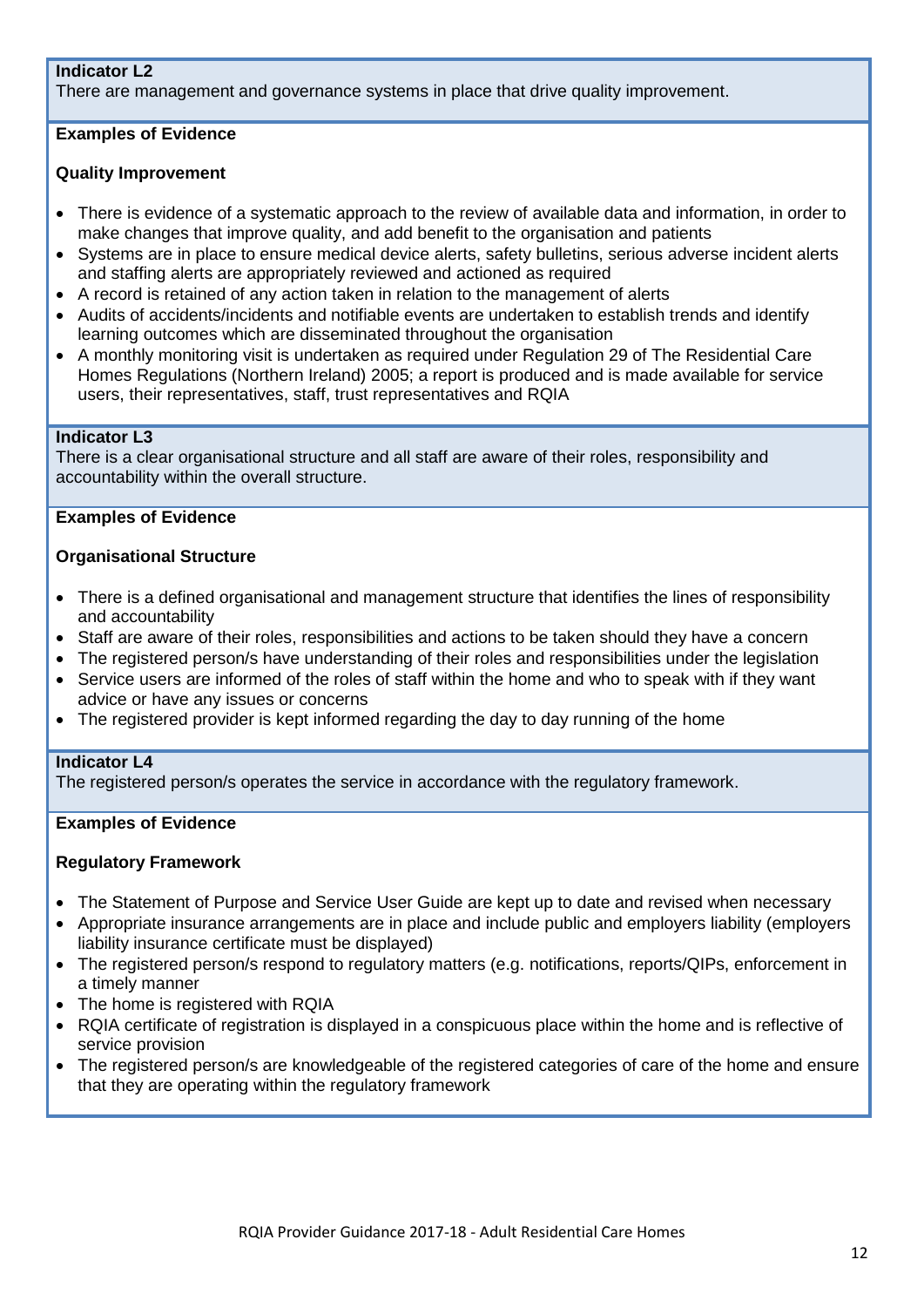### **Indicator L5**

There are effective working relationships with internal and external stakeholders.

### **Examples of Evidence**

### **Working Relationships**

- There is a whistleblowing policy and procedure in place and staff are knowledgeable regarding this
- Arrangements are in place for staff to access their line manager
- There are arrangements in place to support staff (e.g. staff meetings, supervision and appraisal)
- Discussion with staff confirms that there are good working relationships and that management are responsive to suggestions and/or concerns raised
- Arrangements are in place for dealing with professional alert letters, managing identified lack of competency and poor performance for all staff
- There are open and transparent methods of working and effective working relationships with internal and external stakeholders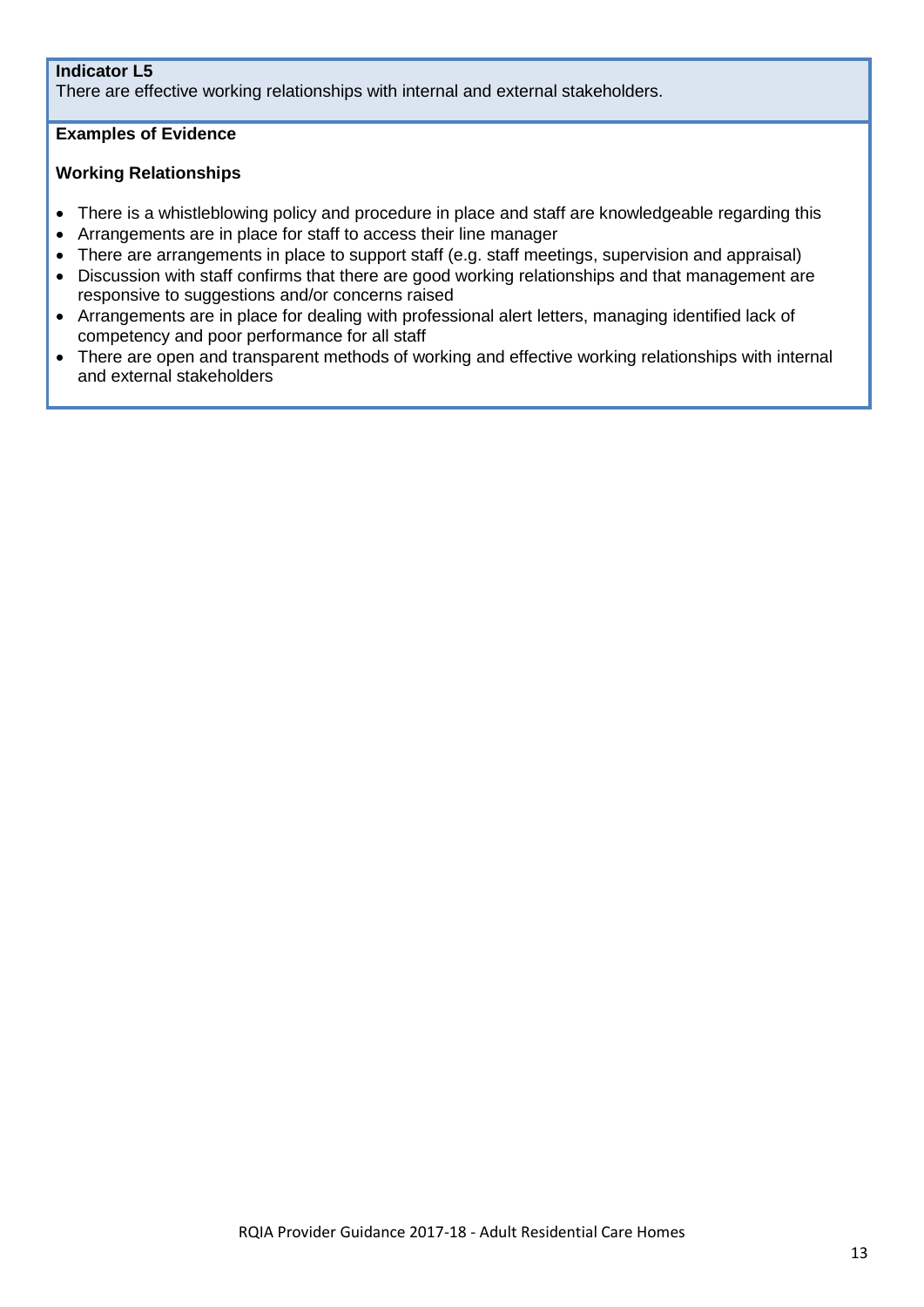## **Inspection Reports**

Our inspection reports will reflect the findings from the inspection. Where it is appropriate, a Quality Improvement Plan (QIP) will detail those areas requiring improvement to ensure the service is compliant with the relevant regulations and standards. Where no areas for improvement are identified from the inspection this will be reflected in the report.

It should be noted that inspection reports should not be regarded as a comprehensive review of all strengths and areas for improvement that exist in a service. The findings reported on are those which came to the attention of RQIA during the course of the inspection. The findings contained within inspection reports do not exempt the service provider from their responsibility for maintaining compliance with legislation, standards and best practice.

Once the inspection report is finalised and agreed as factually accurate, it will be made public on RQIA's website.